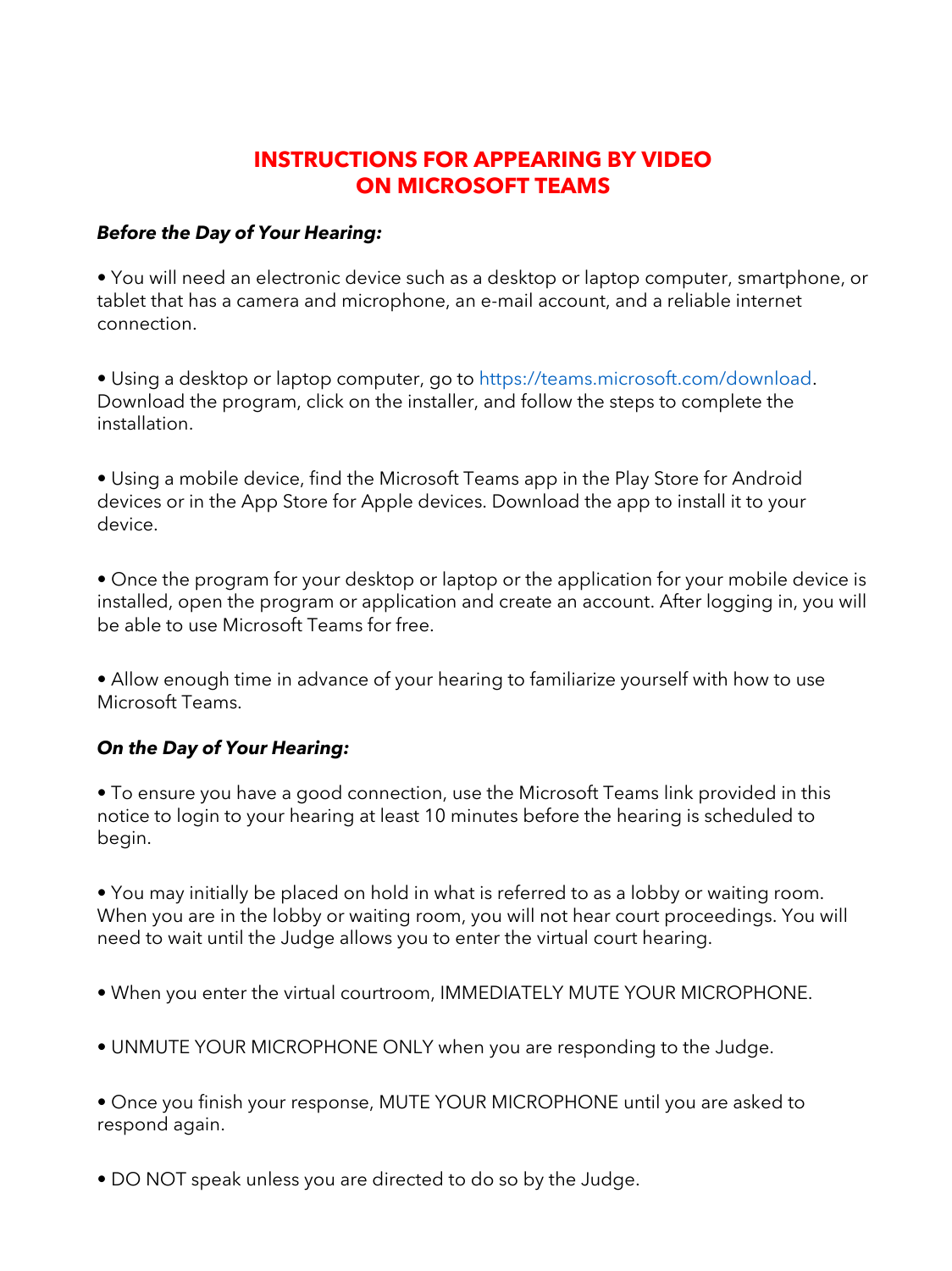If you have technical issues that prevent you from connecting to or participating in your hearing on Microsoft Teams, please contact [name and title] at [phone number and/or email address] as soon as possible.

*\*\*Note: For non-criminal proceedings, the following provides a general description of the potential consequences for a failure to appear, which will need to be tailored for certain case types:* 

A court hearing held on Microsoft Teams, like a court hearing held in person, is an official court event subject to consequences for a failure to appear at the hearing. If you fail to appear at your properly noticed hearing on Microsoft Teams, the consequences, depending on the type of case, may include, but are not limited to, one or more of the following:

- Cancellation of your hearing.
- Conduct and resolution of the hearing without your participation.
- Dismissal of your case if you are a plaintiff (i.e., the person who filed the case).
- Entry of a judgment against you (referred to as a "default judgment") if you are a defendant (i.e., the person who is sued).
- Penalties such as fines, jail time, and suspension of your driver's license.

*\*\*Note: For criminal proceedings, the following provides a general description of potential consequences for a failure to appear:* 

A court hearing held on Microsoft Teams, like a court hearing held in person, is an official court event subject to consequences for a failure to appear at the hearing. If you fail to appear at your hearing on Microsoft Teams, the consequences, depending on the circumstances, may include, but are not limited to, one or more of the following:

**• Bench warrant.** The judge can issue a warrant for your arrest. You can be taken into custody at any time after the warrant is issued. For example, during a routine traffic stop, the law enforcement officer will see the warrant in the state's computer system and take you into custody. In serious felony cases, the judge will send law enforcement to arrest you at your home, place of work, or another location where you are present.

• **Failure to Appear.** You can be charged with a new and separate criminal offense of *Failure to Appear*. You can be arrested for this new offense, the judge can keep you in jail until a hearing on your failure to appear, and you can be incarcerated when you have been found guilty of a failure to appear.

• **Contempt of Court.** The judge can find you in contempt of court for willfully failing to obey a court order when you could have complied with the court order. Contempt of court can subject you to fines, sanctions, and incarceration.

**• Suspension of your driver's license**. In criminal traffic cases, the judge or magistrate can order that your driver's license be suspended when you have failed to appear in court.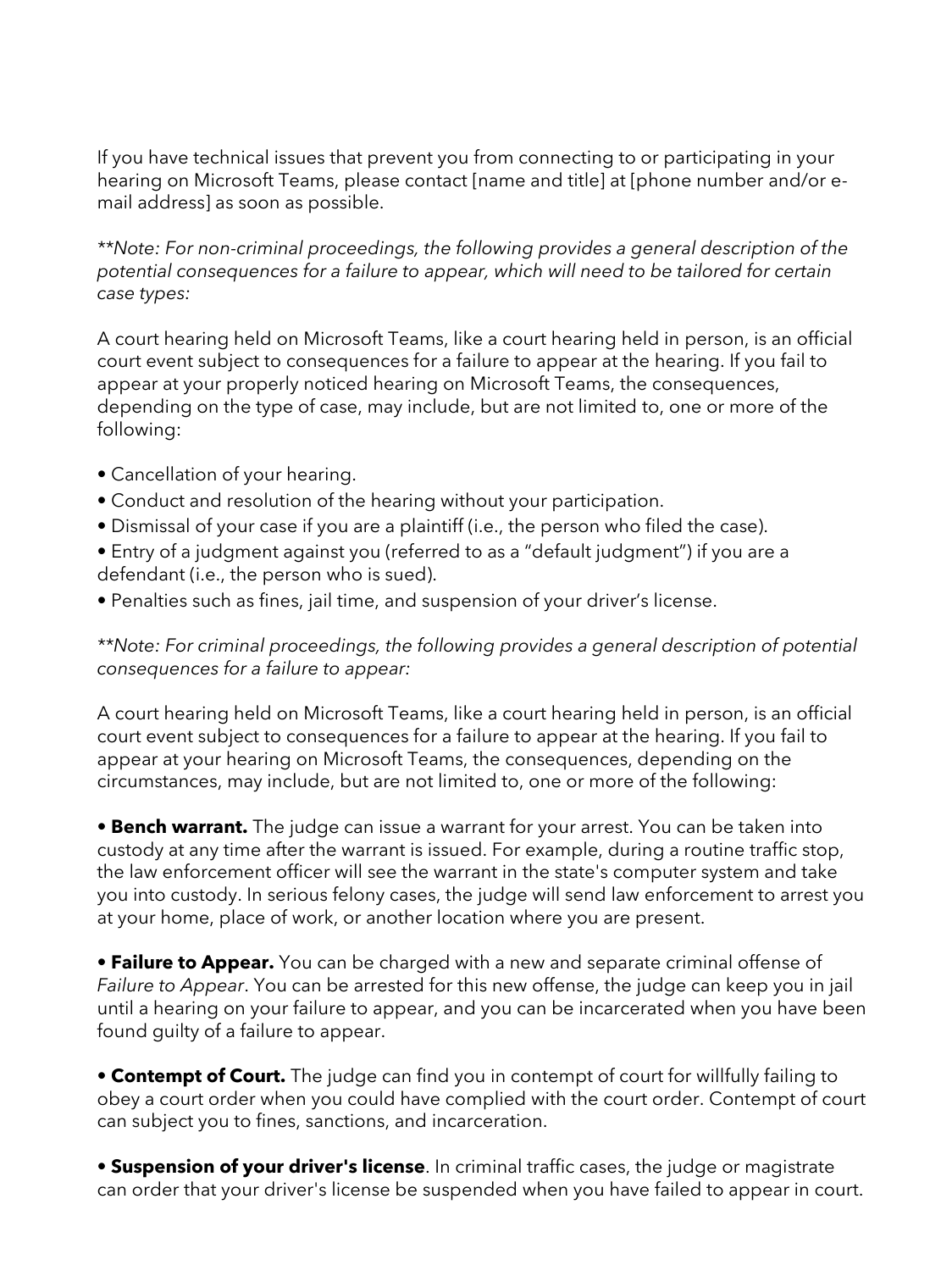The suspension will be in effect at least until you appear before a judge to address the failure to appear.

• **Bond revocation or change in conditions of release.** If you are released on bond following a criminal charge, your bond can be revoked and forfeited for a failure to appear because this failure is considered a violation of the terms of your bond. Depending on the circumstances, you may be legally obligated to pay the full amount of your bond to the bondsman and the court may increase your bond, keep you in jail until your case is resolved, or impose other sanctions and restrictions. If the court did not require you to post bond and released you on your own recognizance or on pre-trial release, the judge can change your conditions of release by imposing a surety bond and other sanctions and restrictions for a failure to appear.

For additional resources to assist with your preparation for, and participation in, a virtual court hearing, please watch:

• The video titled the "Rules for Virtual Court Hearings" available here: https://help.flcourts.org/Get-Started/Helpful-Videos/Videos-to-Assist-Litigants-Representing-Themselves-in-Court.

• The tutorial videos on how to use Microsoft Teams on a computer or a smartphone for your virtual court hearing available here: https://help.flcourts.org/Get-Started/Helpful-Videos/Videos-for-How-to-Use-Zoom-and-Teams-for-a-Virtual-Court-Hearing.

# **INSTRUCTIONS FOR APPEARING BY VIDEO ON ZOOM**

### *Before the Day of Your Hearing:*

• You will need an electronic device such as a desktop or laptop computer, smartphone, or tablet that has a camera and microphone, an e-mail account, and a reliable internet connection.

• Using a desktop or laptop computer, go to https://zoom.us/download#client\_4meeting. Download the program, click on the installer, and follow the steps to complete the installation.

• Using a mobile device, find the Zoom app in the Play Store for Android devices or in the App Store for Apple devices. Download the app to install it to your device.

• Once the program for your desktop or laptop or the application for your mobile device is installed, open the program or app and create an account. After logging in, you will be able to use Zoom for free.

• Allow enough time in advance of your hearing to familiarize yourself with how to use Zoom.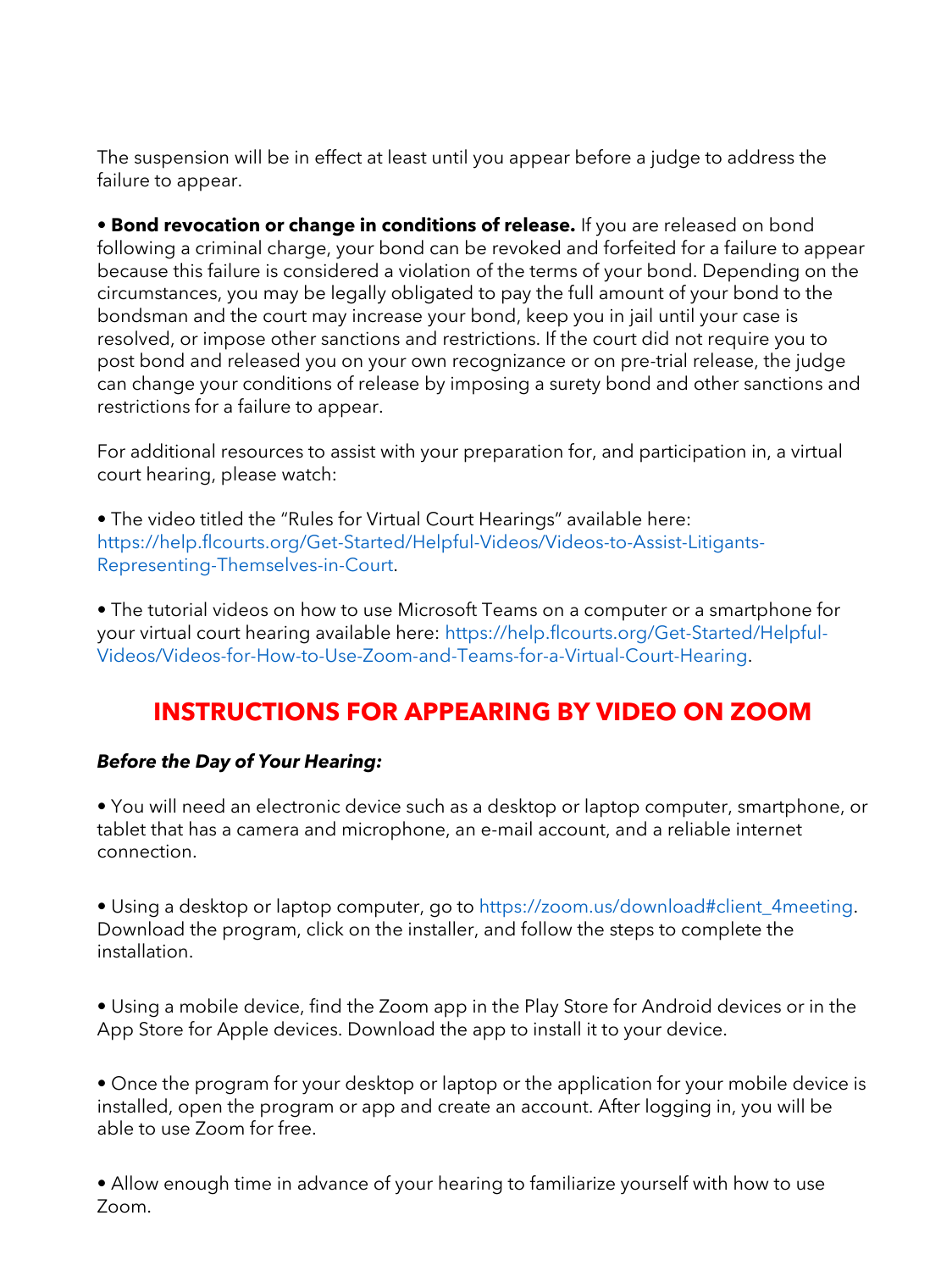### *On the Day of Your Hearing:*

• To ensure you have a good connection, use the Zoom link provided in this notice to login to your hearing at least 10 minutes before the hearing is scheduled to begin.

• You may initially be placed on hold in what is referred to as a lobby or waiting room. When you are in the lobby or waiting room, you will not hear court proceedings. You will need to wait until the Judge allows you to enter the virtual court hearing.

- When you enter the virtual courtroom, IMMEDIATELY MUTE YOUR MICROPHONE.
- UNMUTE YOUR MICROPHONE ONLY when you are responding to the Judge.

• Once you finish your response, MUTE YOUR MICROPHONE until you are asked to respond again.

• DO NOT speak unless you are directed to do so by the Judge.

If you have technical issues that prevent you from connecting to or participating in your hearing on Zoom, please contact [name and title] at [phone number and/or e-mail address] as soon as possible.

*\*\*Note: For non-criminal proceedings, the following provides a general description of the potential consequences for a failure to appear, which will need to be tailored for certain case types:* 

A court hearing held on Zoom, like a court hearing held in person, is an official court event subject to consequences for a failure to appear at the hearing. If you fail to appear at your properly noticed hearing on Zoom, the consequences, depending on the type of case, may include, but are not limited to, one or more of the following:

- Cancellation of your hearing.
- Conduct and resolution of the hearing without your participation.
- Dismissal of your case if you are a plaintiff (i.e., the person who filed the case).
- Entry of a judgment against you (referred to as a "default judgment") if you are a defendant (i.e., the person who is sued).

• Penalties such as fines, jail time, and suspension of your driver's license.

*\*\*Note: For criminal proceedings, the following provides a general description of potential consequences for a failure to appear:* 

A court hearing held on Zoom, like a court hearing held in person, is an official court event subject to consequences for a failure to appear at the hearing. If you fail to appear at your